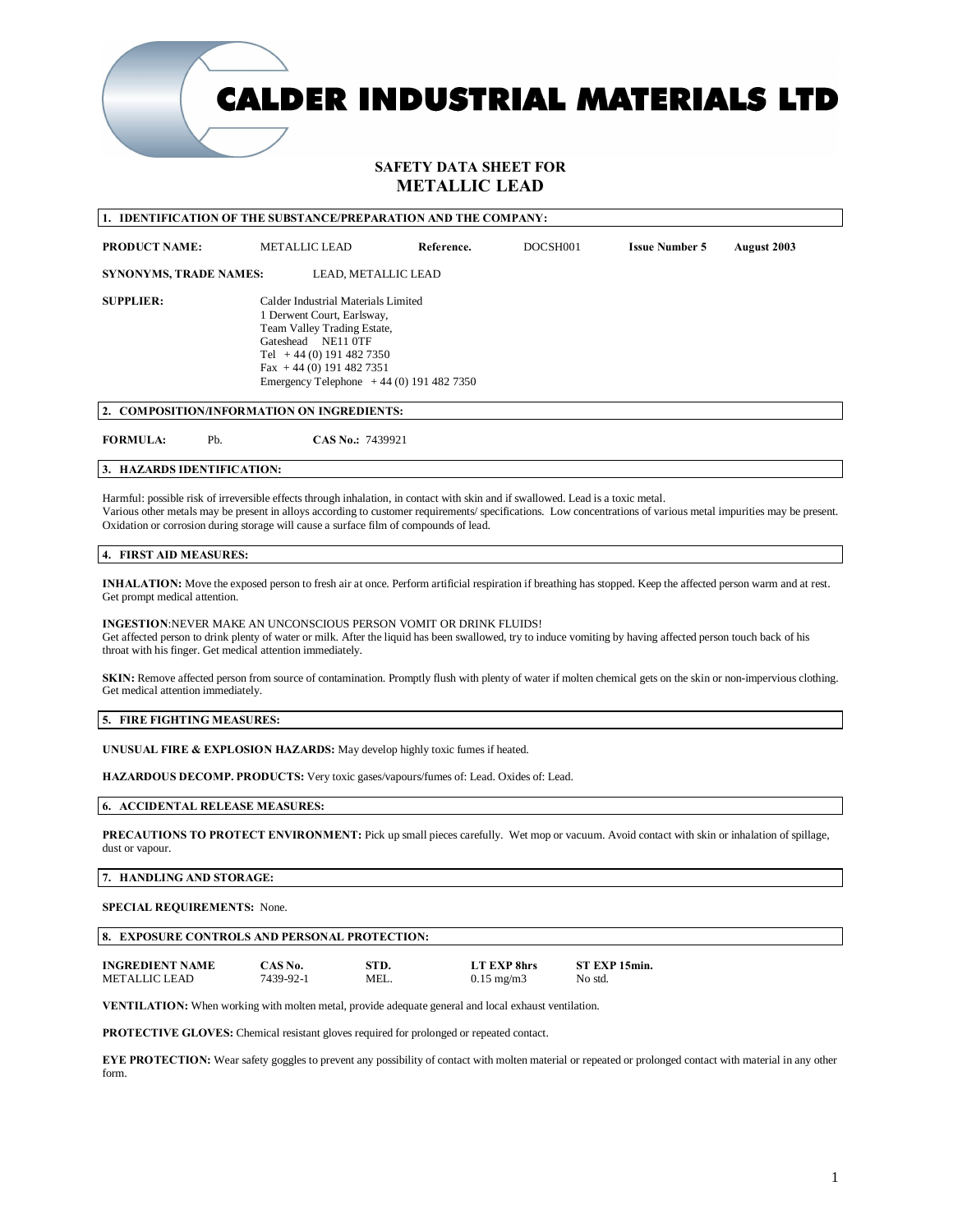*Issue 5/Aug 2003*

# **CALDER INDUSTRIAL MATERIALS LTD**

## **METALLIC LEAD**

#### **EXPOSURE CONTROLS AND PERSONAL PROTECTION: Continued**

**OTHER PROTECTION:** If working with molten metal indoors, use engineering controls to reduce air contamination to permissible exposure level. Wear appropriate clothing to prevent repeated or prolonged skin contact. Wear dust masks in dusty areas.

**HYGIENIC WORK PRACTICES:** Wash at the end of each work shift and before eating, smoking and using the toilet. Promptly remove non-impervious clothing that becomes contaminated.

#### **9. PHYSICAL AND CHEMICAL PROPERTIES:**

**APPEARANCE:** Solid. Metal or metallic. **COLOUR:** Blue. Grey. **SOLUBILITY DESCRIPTION:** Insoluble in ordinary solvents. Insoluble in water.

**MOL. WEIGHT (AT WT):** 207.19 **BOILING POINT** (° C, interval): ~1740 **MELT./FREEZ. POINT** (°C, interval): ~327

**DENSITY/SPECIFIC GRAVITY** (g/ml): 11.34 (TEMPERATURE (20° C): **VAPOUR PRESSURE:** 1.00 (TEMPERATURE 972° C):

#### **10. STABILITY AND REACTIVITY:**

**MATERIALS TO AVOID:** Ammonium Nitrate, Chlorine Trifluoride, Hydrogen Peroxide, Potassium, Sodium, Sodium Carbide, Zirconium Strong Oxidising Agents. Chemically active metals.

**HAZARDOUS DECOMP. PRODUCTS:** Very toxic gases/vapours/fumes of: Lead. Oxides of: Lead.

#### **11. TOXICOLOGICAL INFORMATION:**

**HEALTH WARNINGS:** This chemical can be hazardous when inhaled and/or touched. Known or suspected teratogen. Neurotoxin. Anaemia. Central and/or peripheral nervous system damage.

**ROUTE OF ENTRY:** Inhalation. Ingestion.

**TARGET ORGANS:** Blood. Central nervous system. Gastrointestinal tract. Kidneys. Respiratory system, lungs. Teeth

**MEDICAL SYMPTOMS:** Gastrointestinal symptoms, including upset stomach. Constipation. Metallic taste. Loss of appetite, anorexia. Peripheral neuropathy. Hypotension (low blood pressure). Convulsions, shock.

#### **12. ECOLOGICAL INFORMATION:**

No specific environmental hazards noted.

#### **13. DISPOSAL CONSIDERATIONS:**

**DISPOSAL METHODS:** Recover and reclaim or recycle, if practical. Metal may be returned to Calder Industrial Materials for recycling. Confirm disposal procedures with environmental engineer and local regulations. Treat the disposal of solids as hazardous waste. Dispose of in accordance with Local Authority requirements.

**14. TRANSPORT INFORMATION:**

**LABEL FOR CONVEYANCE:** NO TRANSPORT WARNING SIGN REQUIRED

**15. REGULATORY INFORMATION:**

| <b>LABEL FOR SUPPLY:</b> | <b>NOT CLASSIFIED</b>                                                               |
|--------------------------|-------------------------------------------------------------------------------------|
| <b>RISK PHRASES:</b>     | R33 Danger of cumulative effects.<br>R20/22 Harmful by inhalation and if swallowed. |
| <b>SAFETY PHRASES:</b>   | S13 Keep away from food, drink and animal feeding stuffs.                           |

S20/21 When using do not eat, drink or smoke.

### **UK REGULATORY REFERENCES:**

Health and Safety at Work Act 1974. The Control of Substances Hazardous to Health Regulations 1988.Control of Lead at Work Regulations SI1980/124 H.S.E. EH40/96 Occupational Exposure Limits 1996 Chemicals (Hazard Information & Packaging) Regulations 1994 as amended in 1996 **APPROVED CODE OF PRACTICE:**  Control of Lead at Work COP 2 1985 **GUIDANCE NOTES:**

EH28 Control of Lead Air Sampling Techniques EH29 Control of Lead Outside workers EH40/96 Occupational Exposure Limits 1996 MA3 The Control of Lead at Work, Medical Surveillance